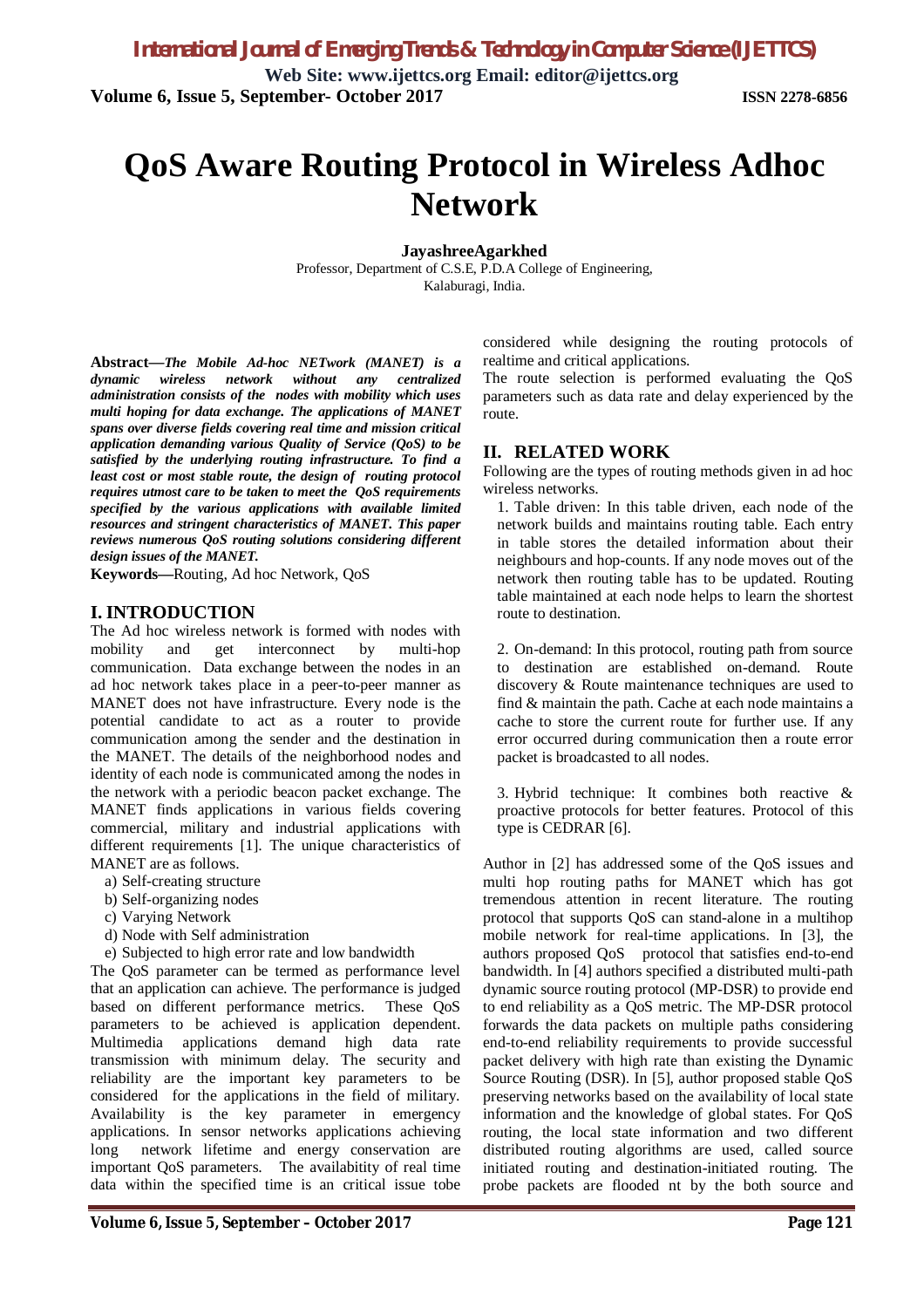# *International Journal of Emerging Trends & Technology in Computer Science (IJETTCS)*

**Web Site: www.ijettcs.org Email: editor@ijettcs.org**

## **Volume 6, Issue 5, September- October 2017 ISSN 2278-6856**

intermediate routers. It uses a techniques based on imprecise knowledge of global states, and also uses the notion of ticket-based probing for identifying a feasible route. Each probe carries at least one ticket from sender to receiver to control number of alternate paths to be searched, thus minimizing the routing overhead.

The remainder of the paper is ordered as follows. In Section II related work is reviewed. Section III gives the design issues and characteristics in ad hoc network. Section IV discusses the numerous types of QoS protocols for routing in ad hoc network. Section V highlights the conclusion.

## **III. DESIGN ISSUES AND QOS PARAMETERS**

For the design of efficient routing protocol, various design issues and characteristics are to be considered They are as follows..

#### **A.Design Issuses**

The QoS routing protocol has to deal with several design issues.

#### **1. Design Considerations at Link Layer**

The link layer design of ad hoc wireless networks leads to many challenges. Various wireless channels are the communications medium, with low bandwidth, random amplitude and phase fluctuations due to multipath fading. They are also subjected to intersymbol interference due to delay spread, and interference from other nodes.This is due to the broadcast feature of the radio channel. The main purpose of link layer design in ad hoc wireless networks is to accomplish data rates that meets the capacity limits of the channel while carefully overcoming channel impairments using slight energy. One research area is to devise the new techniques and design strategies to provide better link layer performance even under an energy constraint.

#### **2. Design considerations at network layer**

- a)Estimation of Resource: During route establishment abailable bandwidth to a node or link and delay are estimated. Available bandwidth to a link or node dynamically varies. Bandwith is also subjected traffic of its neighboring nodes.
- b)Route discovery: It based on choice of routing. Reactive routing reduce overhead at the expense of more delay. Proactive routing leads to increase overhead with less delay. To support QoS aware routing it is desirable to achieve routing with less overhead and latency.
- c)Resource reservation: The bigest challenging issue in Ad hoc network is allocation of limited resources among hosts in Ad hoc networks. The resource reservation scheme must be used for setting and maintaining QoS-aware routing.
- d)Route maintenance: In MANETs, mobility of nodes causes frequent topology change, making it difficult to meet the QoS constraints. Biggest design issue is incorporating fast route maintenance scheme which discover a route break up.
- e)Route selection: Route failures adds up to the end-toend delay. While designing of QoS-aware routing

protocol, a route with largest available bandwidth, route reliability and route length should be considered.

f) Route failure notification: Routing protocol must provide information about bandwidth available or routing delay estimation through feedback to the application.

#### **B.QoS Parameters**

Following are the few of the commonly used QoS metrics in the QoS routing Protocols in MANET.

- Packet Drop: It is the number of data packets which were dropped during their journey to reach the sink.
- Mean Delay: It is defined as the average time between the moment a data packet is sent by a data source and the moment the sink receives the data packet.
- Packet Delivery Ratio: The Packet Delivery Ratio (PDR) is related to the number of packets received successfully at the sink with the total number of packets transmitted.
- Mean Throughput: This is the mean number of packets received by the sink per second.
- Routing Overhead: It is defined as the number of routing packets transmitted for the number of data packets delivered.

#### **C.General QoS algorithm**

To satisfy the requirements specified by the applications in MANET, the following algorithm gives the general outline for QoS routing.

\_\_\_\_\_\_\_\_\_\_\_\_\_\_\_\_\_\_\_\_\_\_\_\_\_\_\_\_\_\_\_\_\_\_\_\_\_\_\_\_\_\_\_\_\_\_\_

### Algorithm: QoS Based Routing algorithm

Step1: Start

- Step2: Neighbor node discovery procedure
- Step 3: Resource estimation
- Step 4: Route discovery using either proactive or reactive

routing technique

- Step 5: Data transmission phase
	- Step 5.1: Transmit data to next hop neighbor

Step 5.2: If route break identified

Step 5.2.1: Go to step 3

Step 5.2.2: Go to step 5

Step 6: Performance evaluation

Step 7: End

## **IV. QOS BASED ROUTING PROTOCOLS**

Various QoS based routing protocol in Ad hoc network are discussed as follows.

#### **A.Core-Extraction Distributed Ad Hoc Routing**

It uses a greedy algorithm to create an approximate minimum dominating set. All hosts in the network are either member of the core or one-hop neighbors of core hosts. Local topology information in maintained by only core host and it identify topology change, bandwidth